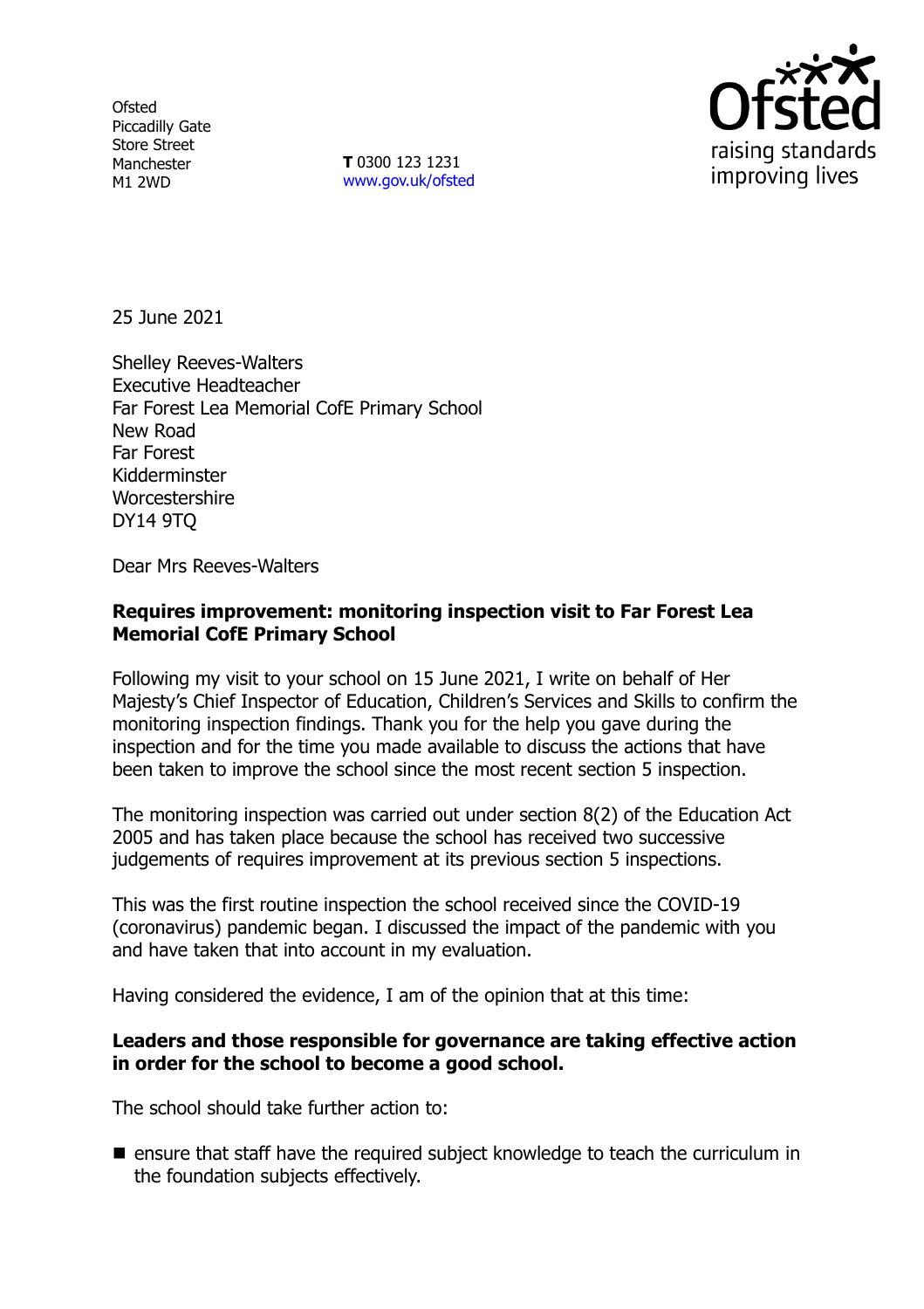

## **Context**

There have been several staffing changes since the previous inspection in May 2019. You were appointed as executive headteacher in September 2019. You restructured subject leadership and appointed a new leader for the early years foundation stage.

The school became an associate member of the Severn Academies Educational Trust (SAET) in September 2019.

Leaders feel that the COVID-19 pandemic has slowed the progress of some of their improvement plans. They say that it has been difficult to see and measure the impact of some of the plans due to the repeated lockdowns. However, plans are beginning to get back on track.

### **Main findings**

Since your appointment as executive headteacher, you have galvanised the staff. You have ensured that staffing has remained stable, after a period of instability. You have established a clear vision that is shared by all staff. All staff say they are proud to work at the school. All parental comments received echoed this view. One parent's comment summed up the views of many, 'The school has come on leaps and bounds since the last Ofsted inspection, under new senior management. I am very happy with the education my child receives.'

Senior leaders have rightly focused on developing the curriculum. You have put in place a brand-new curriculum in the foundation subjects. Plans map out the important knowledge you want the pupils to know and remember. Teachers follow these plans well. However, some teachers do not have the subject knowledge to teach these plans well enough. Pupils' ability to use what they know and understand in different contexts is not secure. This is because staff have not identified the knowledge that is common to different subjects. This means pupils' knowledge is also not as secure as it could be.

Many curriculum leaders are new to their role. However, they have wasted no time in developing the subjects for which they have responsibility. They have received effective support from the school's improvement adviser and have a clear vision for their subject. Curriculum leaders are checking that teachers are delivering the curriculum effectively. Leaders plan to review the curriculum and make changes where necessary. However, it is too early to see the effect of this work on pupils' knowledge and understanding.

Staff are beginning to find gaps in pupils' knowledge. The systems in place to identify gaps are effective in reading, writing and mathematics. Teachers systematically check what pupils can and cannot do. They then adapt learning to ensure that gaps are addressed. This approach is not as effective in the foundation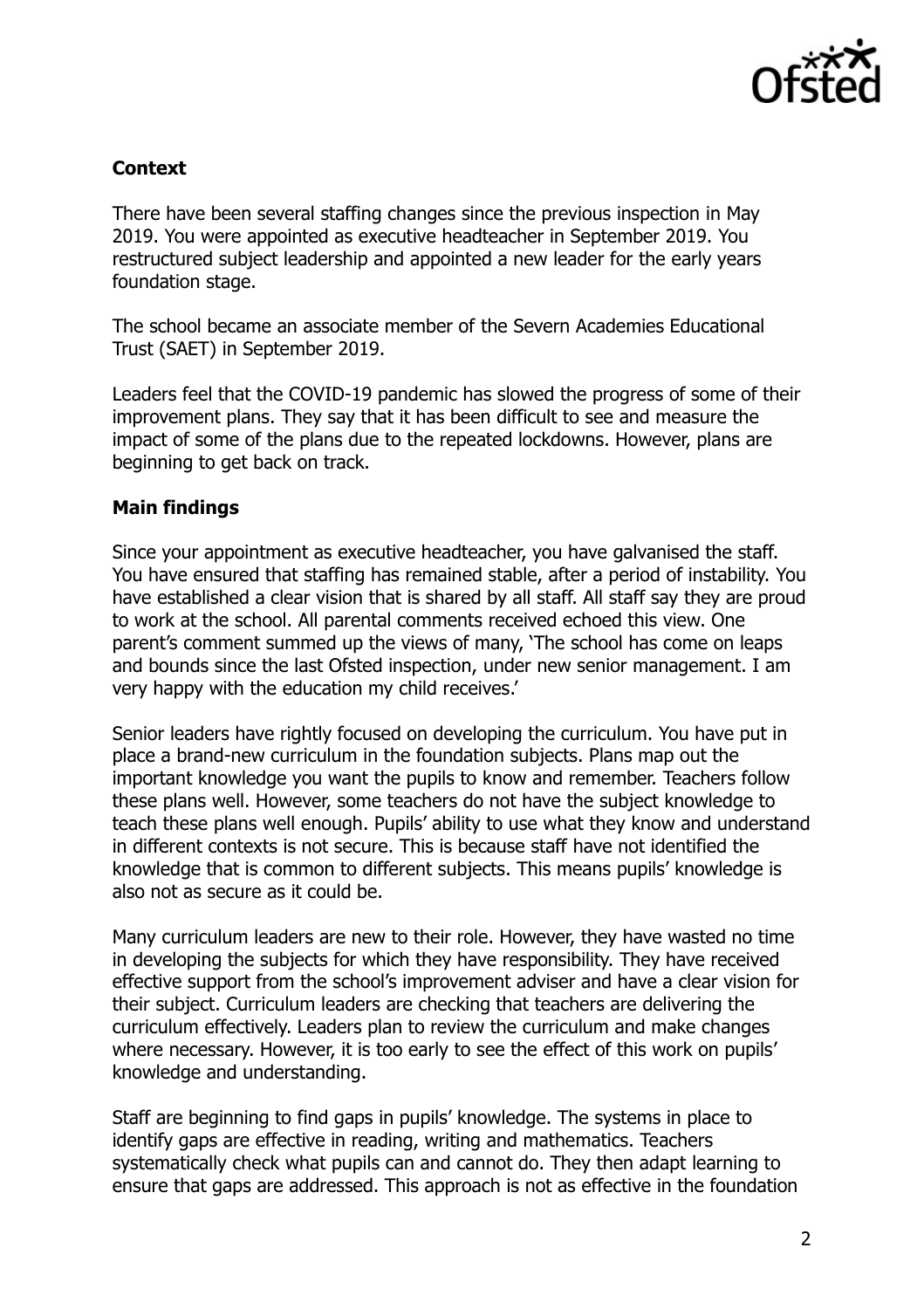

subjects. Teachers respond to gaps when they arise rather than making systematic checks on what pupils remember.

Leaders have continued to prioritise the teaching of phonics and reading both in school and during lockdowns. Leaders have ensured that reading is at the heart of the curriculum. Phonics has also been prioritised. Staff in the early years and key stage 1 are well trained to teach phonics. They can identify gaps in learning and address those gaps effectively. Leaders are aware that not all staff are skilled enough to support pupils with their phonics as they move into key stage 2. Leaders have plans in place to address this.

Teachers' expectations of all pupils are higher than they were at the time of the last inspection. All pupils are beginning to be challenged effectively. No pupil is at a disadvantage. Pupils with special educational needs and/or disabilities are given the support they need to be successful.

Governors are clear about their role. They hold leaders to account for pupils' progress and school improvement. They ask the right questions of leaders. They have worked decisively to support the school since the last inspection, including appointing the current headteacher. During the pandemic, they have kept their focus on school improvement. They also supported staff's and pupils' well-being. Governors ensure that they have a full understanding of the school's strengths and areas of development by checking information they receive from the school's support adviser and the local authority progress meetings.

The school's improvement plan focuses on the priorities identified at the last inspection. It has highlighted additional targets, based on the school's current position. The targets are well planned and clear. Timings given support leaders to maintain a sense of urgency to improvement plans.

### **Additional support**

The executive headteacher works across another local school in SAET. Subject leaders from both schools work together to share effective practice. They have supported each other in making improvements to their curriculum plans.

The school's improvement adviser has worked with subject leaders to understand the role. They have received coaching and have begun to receive support in checking the impact of their actions. The local authority has also supported the school with COVID-19 risk assessments. School leaders have valued this support.

#### **Evidence**

During the inspection, I held meetings with the executive headteacher, the deputy headteacher, the leaders for reading and art and three members of the governing